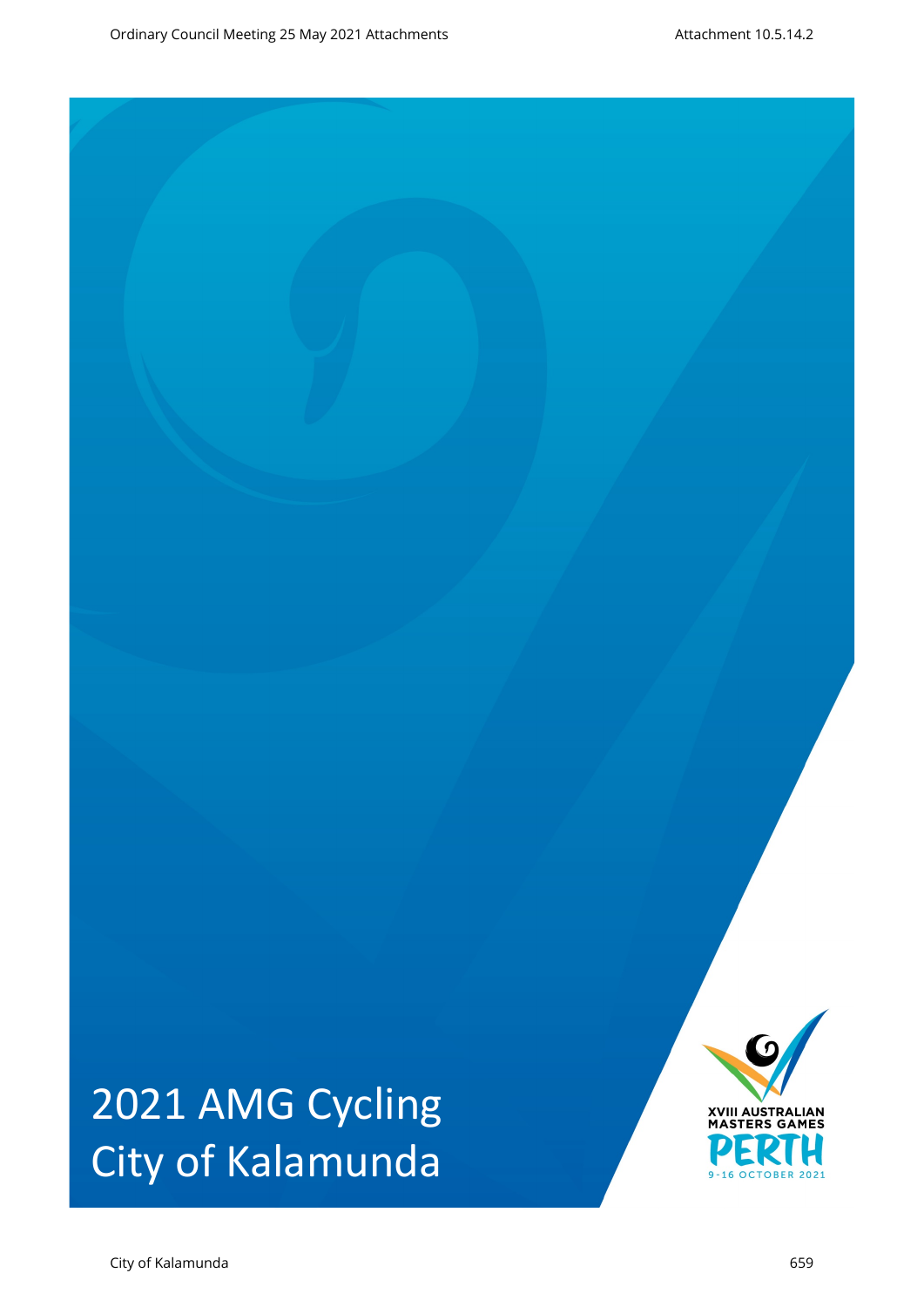# **Event Background**

In October 2021, Perth will become the playground for the largest mass participation, multisport event the city has even seen – the Australian Masters Games (AMG).

The Australian Masters Games (AMG) is one of the largest multi-sport events in Australia that brings together weekend warriors from around Australia, and the world, to enjoy an extensive sporting and social program in an exciting holiday destination.

The AMG is the original masters event in Australia. Owned by the Confederation of Australian sport, it was first held in 1987 and has attracted over 136,000 Games participants since its creation. 2021 will be the 18<sup>th</sup> edition of this established multi-sport, mass participation event and will take place in Perth, Western Australia from 9 to 16 October 2021. This is the second occasion that Perth has hosted the Games, the last time being in 1993.

Traditionally the AMG comprises a sport program of between 40-55 sports, with no qualification criterion applicable other than participants must meet the minimum age requirement, which in most sports is 30 years.

#### **Fast Facts**

- 
- 6,000-8,000 participants 50+ sports
- Participants aged 30+ **18th edition of the Games**
- 2,000+ accompanying persons First held in 1987
- 
- 9 16 October 2021 **8 8-day sport and social program** 
	-
	-
	-
	- Up to 1,000 volunteers **\$10 million economic impact to WA** anticipated

# **Cycling at the Australian Masters Games**

Cycling has a long history with the Australian Masters Games having featured at every Games since the first iteration in 1987.

Previous Games have featured road cycling, track cycling, BMX, and mountain bike cross country. Road cycling remains the premier cycling event at the Australian Masters Games with the highest and most consistent participation numbers.

With the varied terrain, beautiful vistas and strong cycling community Western Australia is the perfect place to reinvigorate the Cycling program and provide our participants with an event experience only available in Western Australia.

# **2021 AMG Proposed Road Cycling Program**

In 2021 the Australian Masters Games plans to offer the traditional road cycling program over four days consisting of a road race, individual time trial, team time trial and criterium. Individual winners will be presented medals for their age group. An overall team event will be introduced to drive engagement of cycling clubs from Perth and interstate, the teams results in all four races will count toward their final position.

The 2021 AMG Project Management Team have engaged Chris Thompson from CycleSense as the Race Director for the Road Cycling program. Chris has a real passion for the sport and great experience in delivering elite and community cycling events in Western Australia and interstate including the 2018 Commonwealth Games and multiple UniSport Nationals.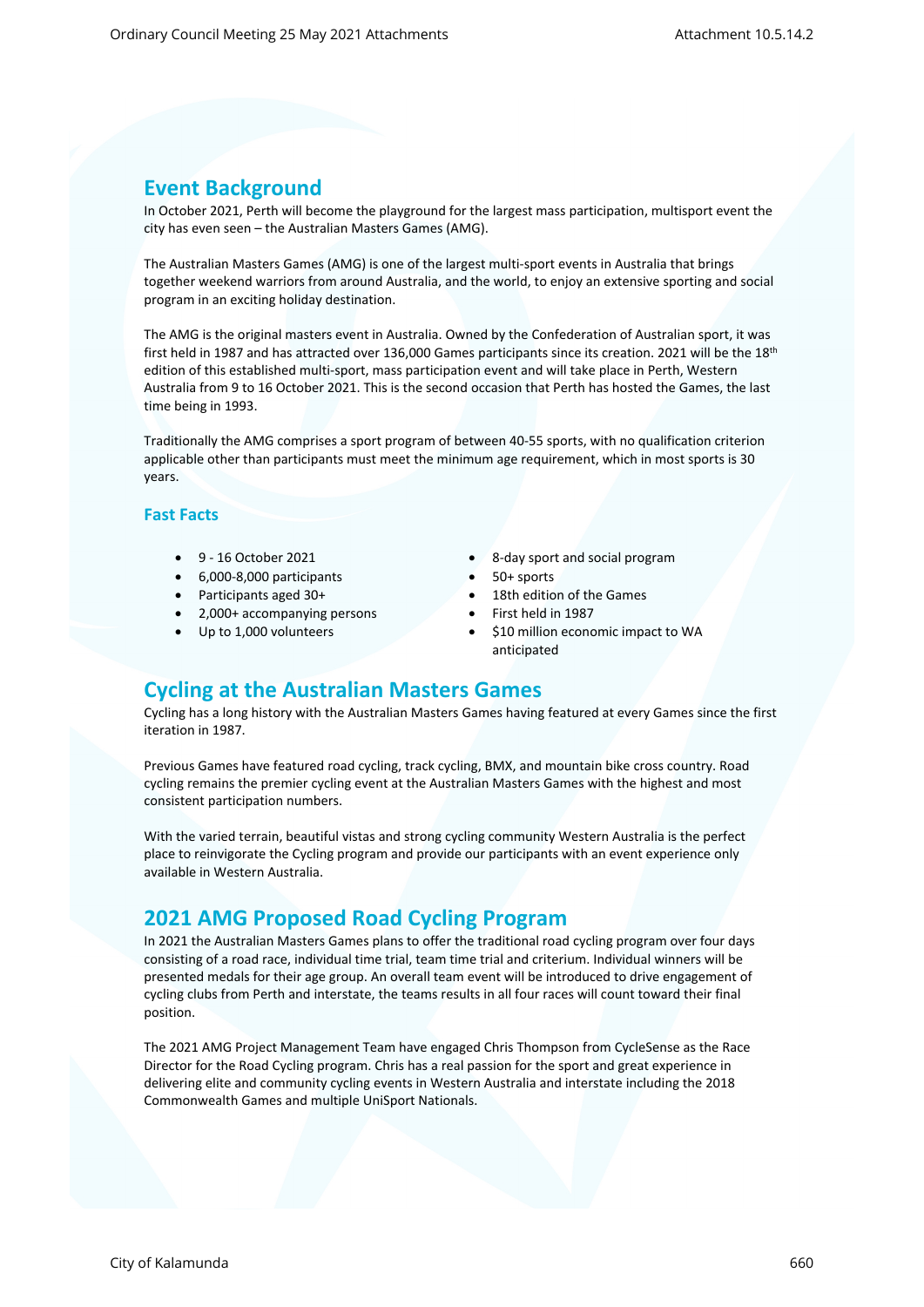The conservative combined participation target across the three events of the road cycling program is 550.

# **Individual Time Trial**

Proposed course and time Wednesday 13 October 2021 Pickering Brook short circuit [Course Map](https://www.mapmyride.com/routes/view/3568320202)

Start and finish either at Pickering Brook School or Core Cider

Age groups

| Category $1(30-39)$ | Category 2 $(40 - 49)$ | Category $3(50-59)$ |  |
|---------------------|------------------------|---------------------|--|
| Category 4 (60-69)  | Category 5 $(70+)$     |                     |  |

#### **Distance**

3 laps of 7kms approx. Total: 23kms

Predicted participant numbers

125 individual participants

# **Team Time Trial**

Proposed course and Thursday 14 October 2021 Pickering Brook short circuit [Course Map](https://www.mapmyride.com/routes/view/3568320202)

Start and finish either at Pickering Brook School or Core Cider

#### Age groups

| Category $1(30-39)$ | Category 2 $(40 - 49)$ | Category $3(50-59)$ |
|---------------------|------------------------|---------------------|
| Category 4 (60-69)  | Category 5 $(70+)$     |                     |

#### **Distance**

| Age group | Laps | <b>Total distance</b> |
|-----------|------|-----------------------|
| Women 1-2 | 4    | 30.4km                |
| Women 3-4 | 3    | 22.8km                |
| Women 5   | 3    | 22.8km                |
| Men 1-2   | 5    | 38.0km                |
| Men 3-4   | 4    | 30.4km                |
| Men 5     | 3    | 22.8km                |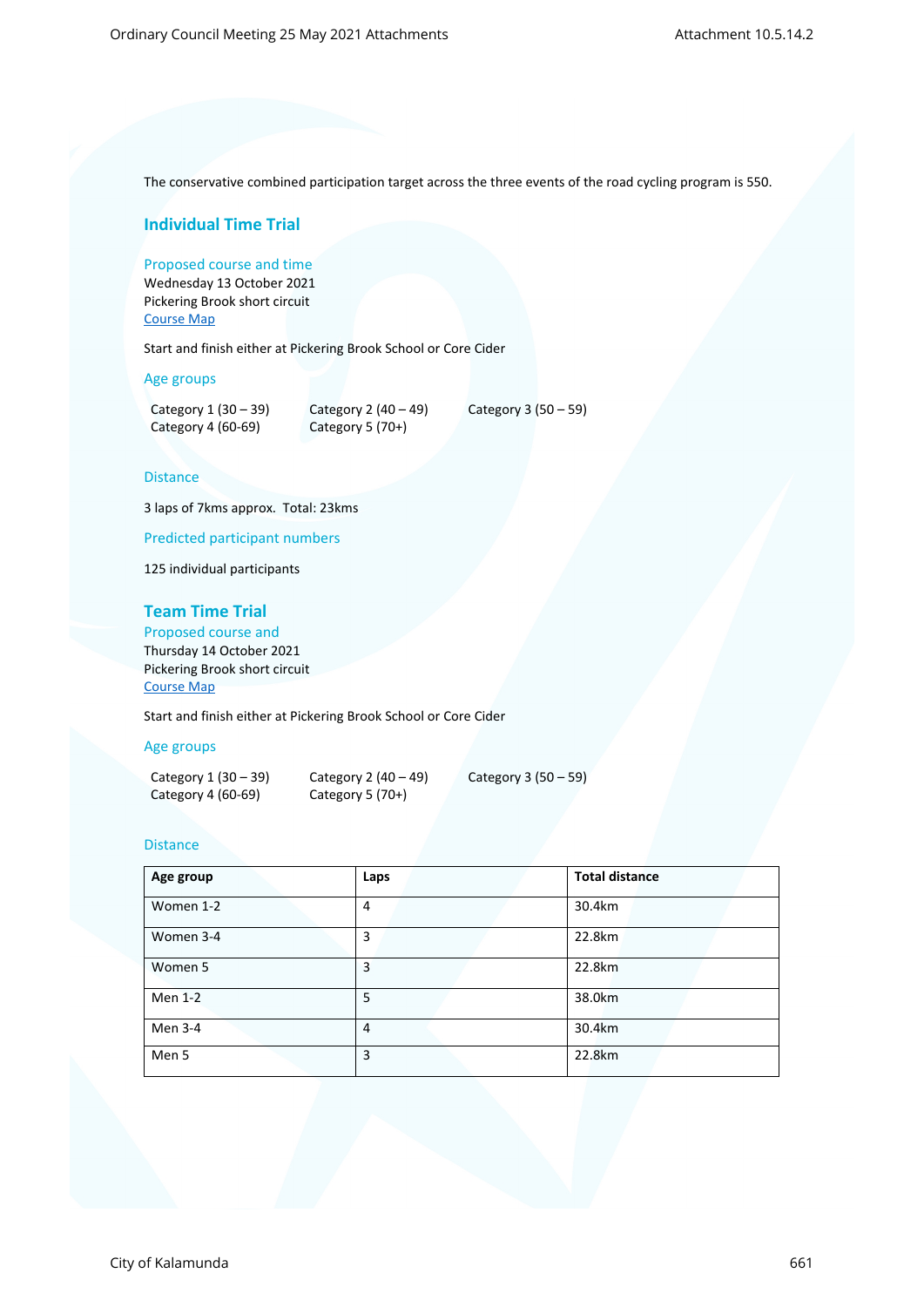## Predicted participant numbers

100 individual participants

# **Road Race**

Proposed course

Friday 15 October 2021 Pickering Brook long circuit [Course Map](https://www.mapmyride.com/routes/view/3568311949)

Start and finish at the Pickering Brook Sports Club or Core Cider

#### Age groups

| Category $1(30-39)$ | Category 2 $(40 - 49)$ | Category 3 $(50-59)$ |
|---------------------|------------------------|----------------------|
| Category 4 (60-69)  | Category 5 $(70+)$     |                      |

## Distance/s

| Age group | Laps           | <b>Total distance</b> |
|-----------|----------------|-----------------------|
| Women 1-2 | $\overline{4}$ | 65km                  |
| Women 3-4 | 3              | 49km                  |
| Women 5   | $\overline{2}$ | 33km                  |
| Men 1-2   | 5              | 81km                  |
| Men 3     | 4              | 65km                  |
| Men 4     | 3              | 49km                  |
| Men 5     | 2              | 33km                  |

# Predicted participant numbers

200 individual participants

#### **Criterium**

Proposed course Saturday 16 October 2021 Kalamunda Criterium Course

#### [Course Map](https://www.mapmyride.com/routes/view/3750822373)

Alternate Locations [Underwood Avenue, Floreat](https://www.mapmyride.com/routes/view/2759291650)

[Burswood Park car park](https://www.mapmyride.com/routes/view/3722006317)

#### Age groups

| Category 1 (30 - 39) |  |  |
|----------------------|--|--|
| Category 4 (60-69)   |  |  |

Category 2 (40 – 49) Category 3 (50 – 59) Category 5  $(70+)$